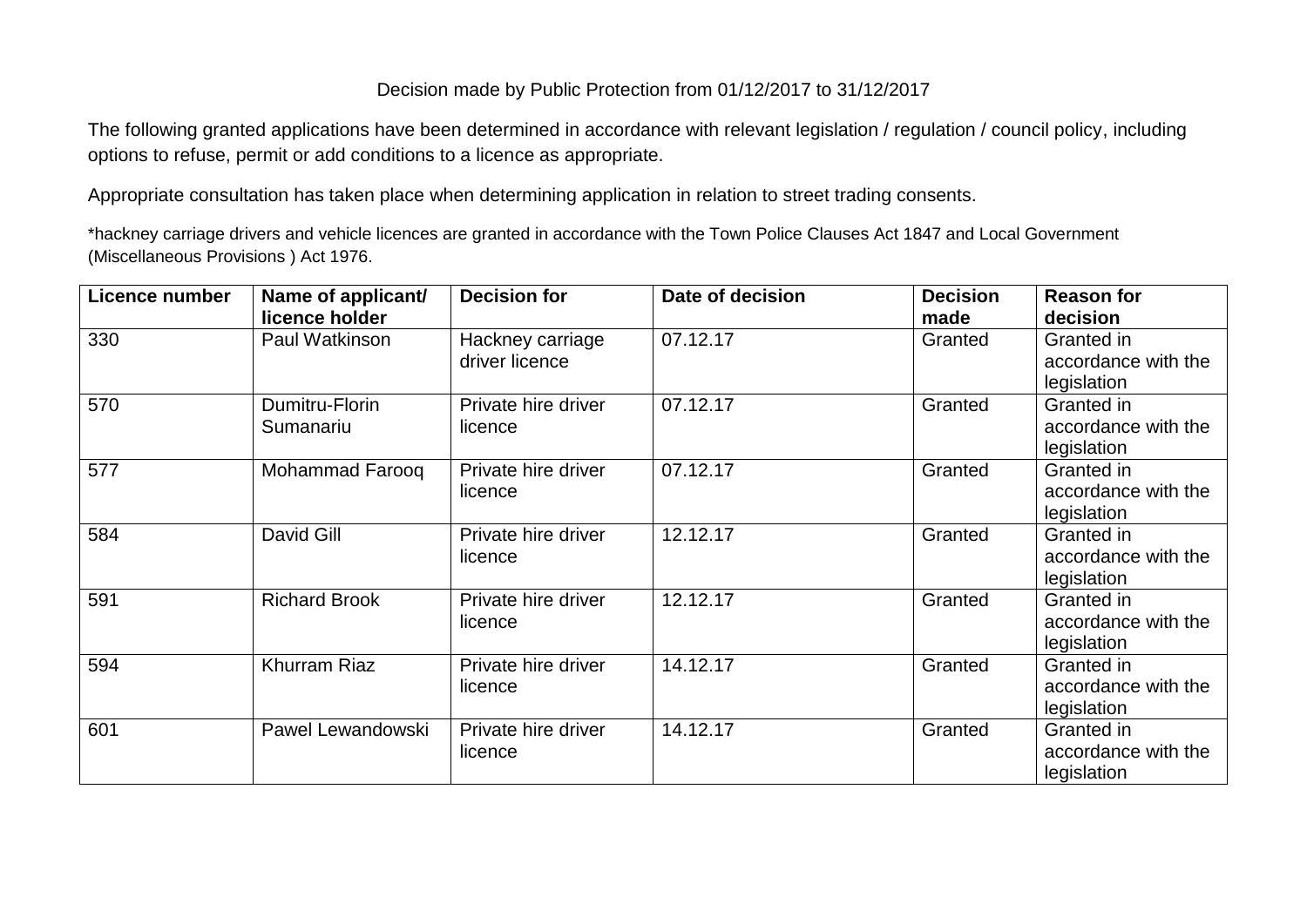| 603 | <b>Muhammad Uddin</b>       | Private hire driver  | 19.12.17 | Granted | Granted in                         |
|-----|-----------------------------|----------------------|----------|---------|------------------------------------|
|     |                             | licence              |          |         | accordance with the<br>legislation |
| 607 | Lee Nelson                  | Private hire driver  | 19.12.17 | Granted | Granted in                         |
|     |                             | licence              |          |         | accordance with the                |
|     |                             |                      |          |         | legislation                        |
| 646 | Cristina Gura               | Private hire driver  | 19.12.17 | Granted | Granted in                         |
|     |                             | licence              |          |         | accordance with the                |
|     |                             |                      |          |         | legislation                        |
| 609 | <b>Constantin Tocileanu</b> | Private hire driver  | 21.12.17 | Granted | Granted in                         |
|     |                             | licence              |          |         | accordance with the                |
|     |                             |                      |          |         | legislation                        |
| 576 | Mihai-Costel Gigica         | Private hire driver  | 22.12.17 | Granted | Granted in                         |
|     |                             | licence              |          |         | accordance with the                |
|     |                             |                      |          |         | legislation                        |
| 610 | <b>Florin Pavel</b>         | Private hire driver  | 22.12.17 | Granted | Granted in                         |
|     |                             | licence              |          |         | accordance with the                |
| 612 | Andrei Guler                | Private hire driver  | 28.12.17 | Granted | legislation<br>Granted in          |
|     |                             |                      |          |         | accordance with the                |
|     |                             | licence              |          |         |                                    |
| 485 | <b>Mohammed Shabir</b>      | Private hire vehicle | 12.12.17 | Granted | legislation<br>Granted in          |
|     |                             | licence              |          |         | accordance with the                |
|     |                             |                      |          |         | legislation                        |
| 494 | Pawel Lewandowski           | Private hire vehicle | 14.12.17 | Granted | Granted in                         |
|     |                             | licence              |          |         | accordance with the                |
|     |                             |                      |          |         | legislation                        |
| 358 | Shaun Tyssen                | Private hire vehicle | 14.12.17 | Granted | Granted in                         |
|     |                             | licence              |          |         | accordance with the                |
|     |                             |                      |          |         | legislation                        |
| 508 | Tamsella Iqbal              | Private hire vehicle | 14.12.17 | Granted | Granted in                         |
|     |                             | licence              |          |         | accordance with the                |
|     |                             |                      |          |         | legislation                        |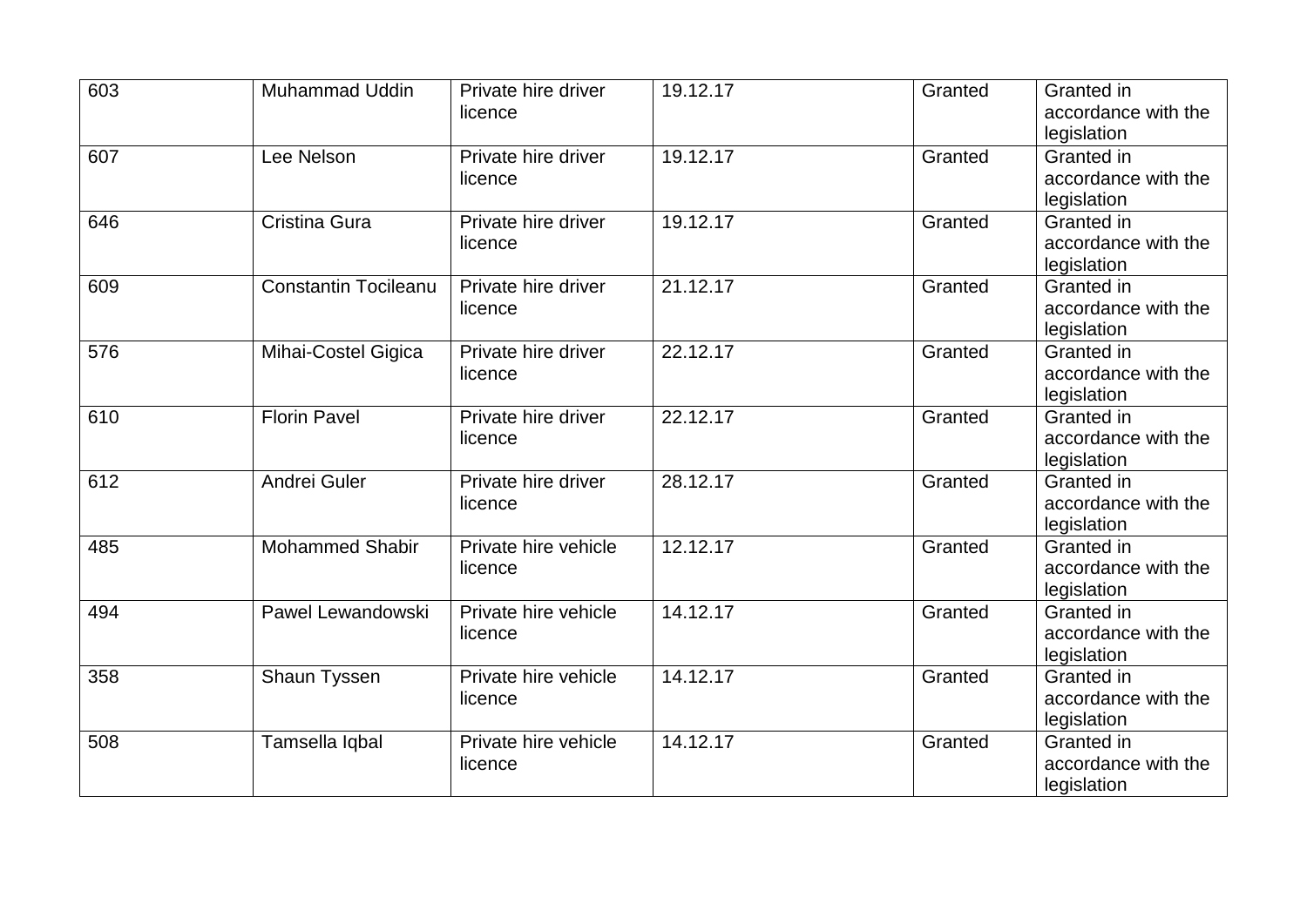| 416    | Streamline (York) Ltd   | Private hire vehicle   | 19.12.17 | Granted | Granted in                |
|--------|-------------------------|------------------------|----------|---------|---------------------------|
|        |                         | licence                |          |         | accordance with the       |
|        | <b>Mohammed Shabir</b>  | Private hire vehicle   | 19.12.17 | Granted | legislation<br>Granted in |
| 520    |                         |                        |          |         | accordance with the       |
|        |                         | licence                |          |         | legislation               |
| 521    | Lee Nelson              | Private hire vehicle   | 19.12.17 | Granted | Granted in                |
|        |                         | licence                |          |         | accordance with the       |
|        |                         |                        |          |         | legislation               |
| 526    | <b>Muhammad Uddin</b>   | Private hire vehicle   | 22.12.17 | Granted | Granted in                |
|        |                         | licence                |          |         | accordance with the       |
|        |                         |                        |          |         | legislation               |
| 538    | <b>Fleetways Ltd</b>    | Private hire vehicle   | 28.12.17 | Granted | Granted in                |
|        |                         | licence                |          |         | accordance with the       |
|        |                         |                        |          |         | legislation               |
| 569    | 34 Cars Ltd             | Private hire vehicle   | 28.12.17 | Granted | Granted in                |
|        |                         | licence                |          |         | accordance with the       |
|        |                         |                        |          |         | legislation               |
| 579    | 34 Cars Ltd             | Private hire vehicle   | 28.12.17 | Granted | Granted in                |
|        |                         | licence                |          |         | accordance with the       |
|        |                         |                        |          |         | legislation               |
| 060067 | <b>Wendy Chatsworth</b> | Home Boarding          | 22.12.17 | Granted | Granted in                |
|        |                         | Licence                |          |         | accordance with the       |
|        |                         |                        |          |         | legislation               |
| 059604 | David Whitaker          | <b>Street Trading</b>  | 01.12.17 | Granted | Granted in                |
|        |                         | Consent                |          |         | accordance with the       |
|        |                         |                        |          |         | legislation               |
| 009923 | Golden Fleece,          | <b>Minor Variation</b> | 01.12.17 | Granted | Granted in                |
|        | Pavement                |                        |          |         | accordance with the       |
|        |                         |                        |          |         | legislation               |
| 009528 | Marks & Spencer,        | <b>Minor Variation</b> | 07.12.17 | Granted | Granted in                |
|        | Pavement                |                        |          |         | accordance with the       |
|        |                         |                        |          |         | legislation               |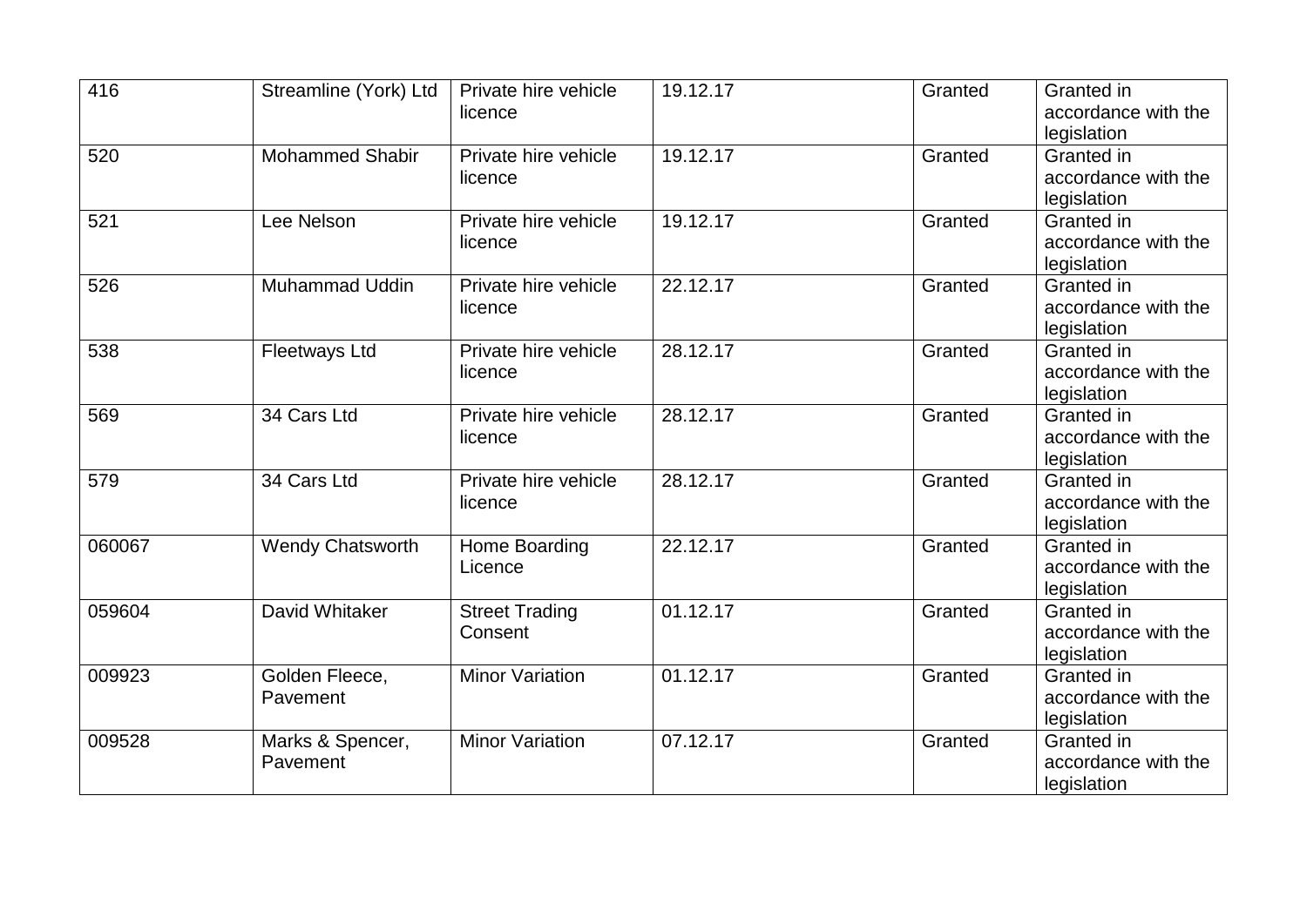| 009521 | Co-op Late Shop,       | Variation               | 01.12.17 | Granted | Granted in          |
|--------|------------------------|-------------------------|----------|---------|---------------------|
|        | <b>Broadway</b>        |                         |          |         | accordance with the |
|        |                        |                         |          |         | legislation         |
| 009333 | Everyman Cinema,       | Variation               | 21.12.17 | Granted | Granted in          |
|        | <b>Blossom Street</b>  |                         |          |         | accordance with the |
|        |                        |                         |          |         | legislation         |
| 023204 | <b>Rattle Owl</b>      | Variation               | 23.12.17 | Granted | Granted in          |
|        |                        |                         |          |         | accordance with the |
|        |                        |                         |          |         | legislation         |
| 059661 | NYT Partnership,       | <b>Premise Licence</b>  | 06.12.17 | Granted | Granted in          |
|        | Vangarde Way           |                         |          |         | accordance with the |
|        |                        |                         |          |         | legislation         |
| 059739 | Chef Lu, Huby Court    | <b>Premise Licence</b>  | 22.12.17 | Granted | Granted in          |
|        |                        |                         |          |         | accordance with the |
|        |                        |                         |          |         | legislation         |
| 059826 | Malley's, The Village, | <b>Premise Licence</b>  | 21.12.17 | Granted | Granted in          |
|        | Haxby                  |                         |          |         | accordance with the |
|        |                        |                         |          |         | legislation         |
| 059940 | <b>James Foster</b>    | <b>Personal Licence</b> | 08.12.17 | Granted | Granted in          |
|        |                        |                         |          |         | accordance with the |
|        |                        |                         |          |         | legislation         |
| 059946 | <b>Stuart Bradford</b> | <b>Personal Licence</b> | 08.12.17 | Granted | Granted in          |
|        |                        |                         |          |         | accordance with the |
|        |                        |                         |          |         | legislation         |
| 059947 | <b>Tracey Bradford</b> | <b>Personal Licence</b> | 08.12.17 | Granted | Granted in          |
|        |                        |                         |          |         | accordance with the |
|        |                        |                         |          |         | legislation         |
| 059997 | <b>Edward Brayshaw</b> | <b>Personal Licence</b> | 14.12.17 | Granted | Granted in          |
|        |                        |                         |          |         | accordance with the |
|        |                        |                         |          |         | legislation         |
| 059904 | Marcus Rossati         | Skin Piercer-           | 13.12.17 | Granted | Granted in          |
|        |                        | Practitioner            |          |         | accordance with the |
|        |                        |                         |          |         | legislation         |